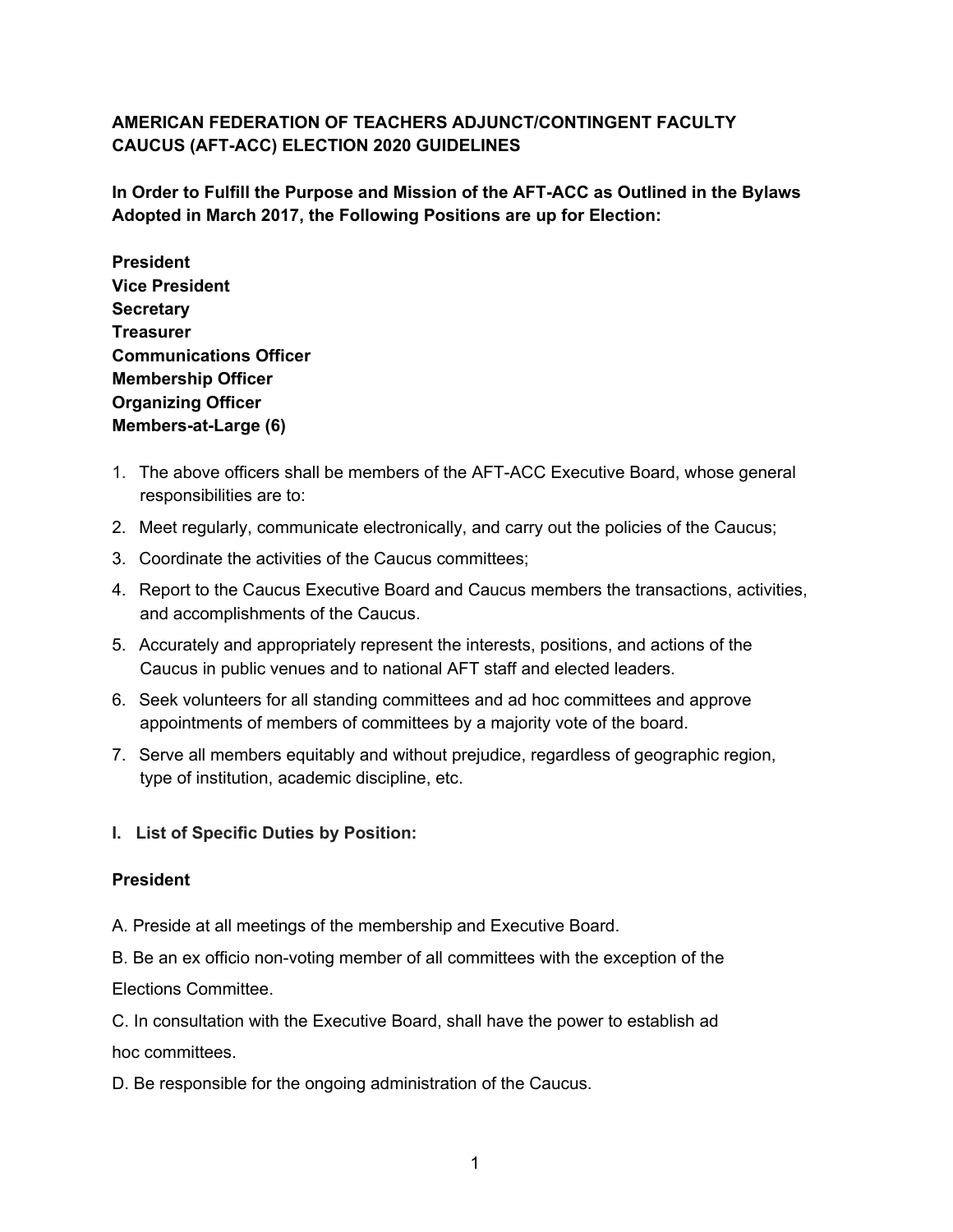E. Supervise any employees of the Caucus.

F. Be authorized to sign contracts, co-sign financial documents and direct regular disbursements of funds.

G. Make an annual written report to the general membership.

H. Delegate duties to other officers, committees, or members.

#### **Vice President**

A. Assume the duties of the President when necessary.

B. Co-sign financial documents/instruments.

C. Serve as liaison between the Executive Board and the committees.

D. Perform such duties as delegated/assigned by the President and/or the Executive Board.

#### **Secretary**

A. Maintain the records of the Caucus.

B. Record and keep accurate minutes of the meetings of the Executive Board and general membership meetings, and make them accessible to the members.

C. Assist the president handling all correspondence of the Caucus.

D. Cosign financial instruments.

E. Coordinate with the communications officer regarding the website and social media presence of the Caucus and assist with implementing technological options for conducting meetings and voting.

F. Perform such duties as delegated/assigned by the President and/or Executive Board.

### **The Treasurer:**

A. Record and deposit all income in the name of the Caucus

B. Cosign financial instruments.

C. Maintain all financial records for the Caucus.

D. Chair the Finance Committee.

E. Perform such duties as delegated/assigned by the President and/or Executive Board.

A. Be bonded in accordance with AFT recommendations.

### **Communications Officer**

1. Work with the secretary to oversee all communications including website design and maintenance as well as social media operations.

2. Research and implement technological options for conducting meetings and voting.

3. Assist the Organizing Officer with communications necessary for creating solidarity.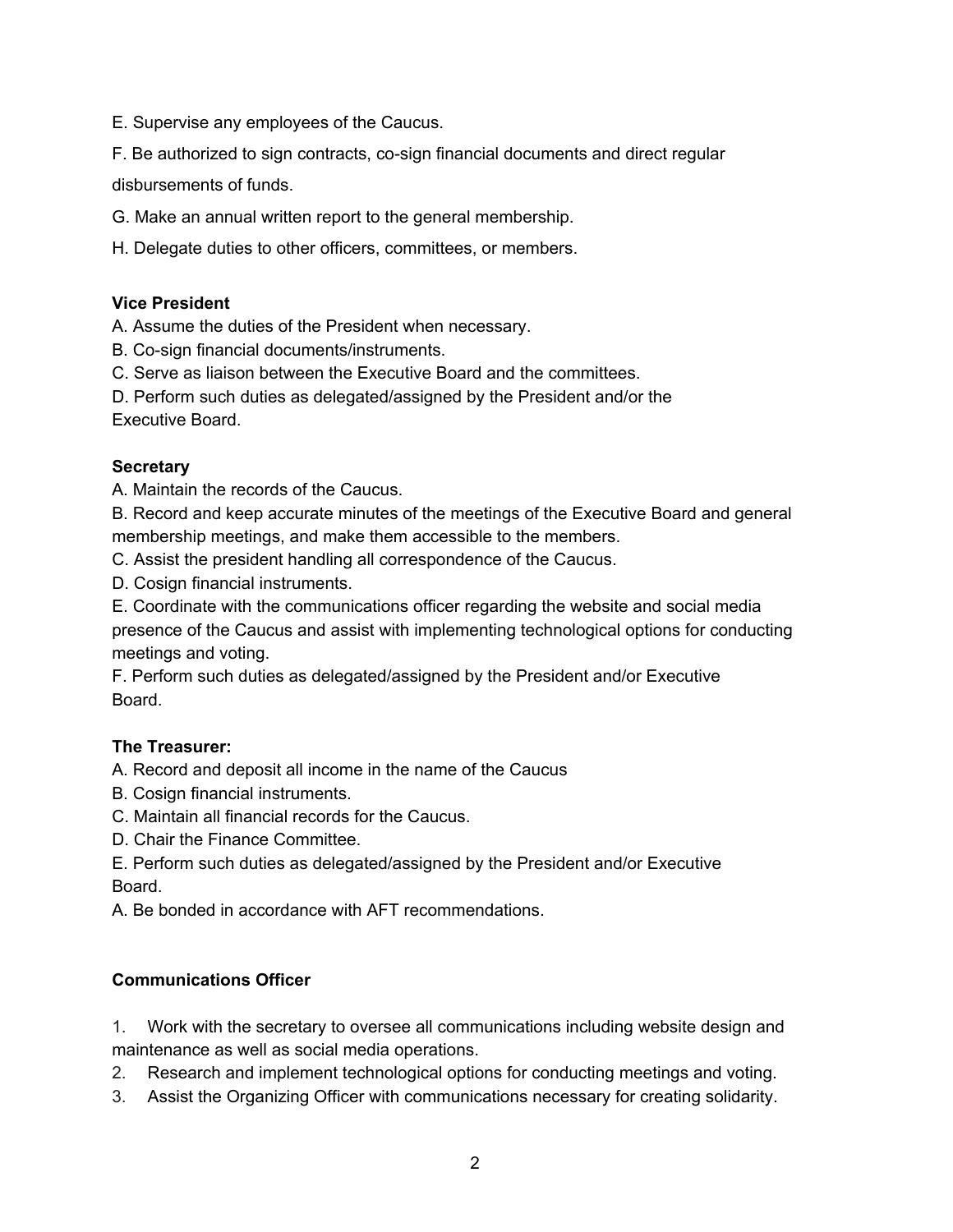4. Chair the Communications Committee.

#### **Membership Officer**

- 1. Oversee accurate membership records.
- 2. Oversee and coordinate efforts to recruit new members.
- 3. Handle issues and initiatives regarding membership.
- 4. Perform outreach to new members and refer them to appropriate resources.
- 5. Chair the Membership Committee.

## **Organizing Officer**

1. Mobilize members in political advocacy campaigns and internal organizing efforts as well as supporting external organizing efforts conducted by AFT.

2. Coordinate member mobilization efforts with the Membership Officer and the Communications Officer.

3. Chair the Organizing Committee.

#### **Members-at-Large**

#### **The Six member-at-large positions up for election are:**

- 1. Member representing the western half of the United States.
- 2. Member representing two-year institutions.
- 3. Member representing four-year institutions.
- 4. Member representing private institutions.
- 5. Member representing so-called "right to work" states.
- 6. Member representing the eastern half of the United States

#### **The Members-at-Large Duties**

- 1. Represent the viewpoints, interests, and agendas of rank and file members.
- 2. Attend meetings of the executive board of the Caucus.
- 3. Inform themselves of current events and issues pertaining to the terms and conditions of employment experienced by non-tenure-track faculty.
- 4. Support the work of the Caucus officers.

### **Terms of Office**

1. The 13 officers listed above elected in this Special Election shall serve a two-year term lasting from the assumption of office specified in Section II, part H (Election Timeline) until the conclusion of the next regularly scheduled election in 2022.

2. Such terms shall commence on the day after the election closes.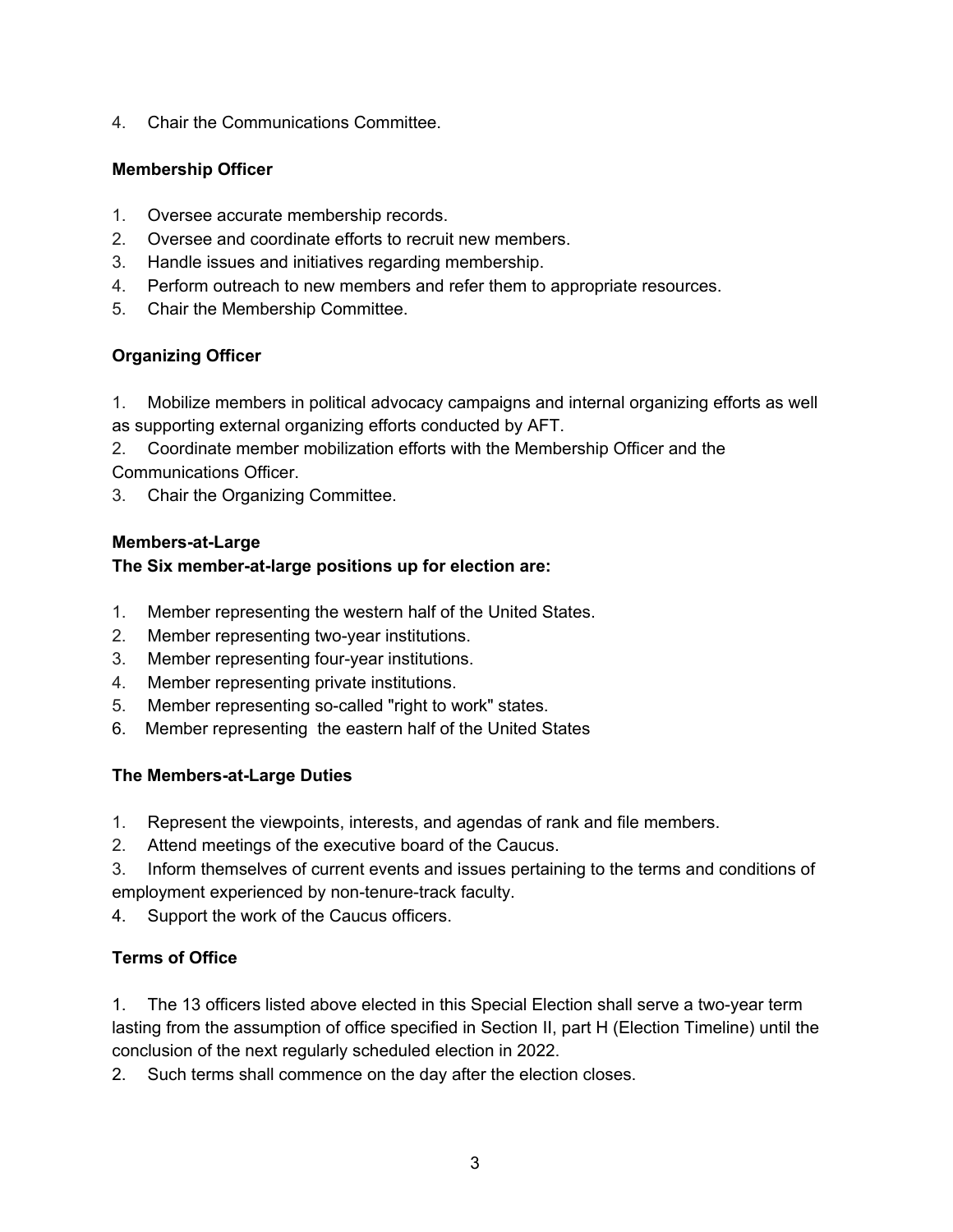#### **II. Nominations and Elections**

#### **A. Eligibility for Nomination**

1. Nominees shall be members in good standing of the AFT Adjunct Contingent Faculty Caucus

2. A nominee shall be a candidate for no more than one office.

#### **B. Nominations and Elections Committee**

1. The AFT-ACC Nominations and Elections Committee is responsible for conducting the AFT-ACC Officer elections as set forth in the AFT-ACC Bylaws. Inquiries or concerns about the election process should be addressed to the AFT-ACC Elections Committee at **aft.acc.elections@gmail.com**

2. Eight (8) weeks before a scheduled election, the Executive Board shall appoint an Elections Committee composed of at least three members, none of whom may be a sitting or outgoing officer or a candidate for office in the election. [AFT-ACC Bylaws, Article VI, Section 2.]

### **C. Methods of Nomination**

1. Notice of the open nominations period will be emailed on June 1, 2020 to all members in good standing.

2. Invitations to nominate will be sent to the last known email address.

3. In order to be nominated, a member must send a posted letter or an email to the Elections Committee Chair, stating the name (first and last) of the nominee and the office for which the nomination is being submitted. Individuals can nominate themselves or other members of the Caucus.

## Send mailed nominations to: **Veronica Miranda P.O. Box 32446 Los Angeles, CA 90032**

Send emailed nominations to: **aft.acc.elections@gmail.com**

4. Emailed nominations must be received by Fri, July 3, 2020 9:00pm PST/12 midnight EST, which is at least 21 days before the scheduled election..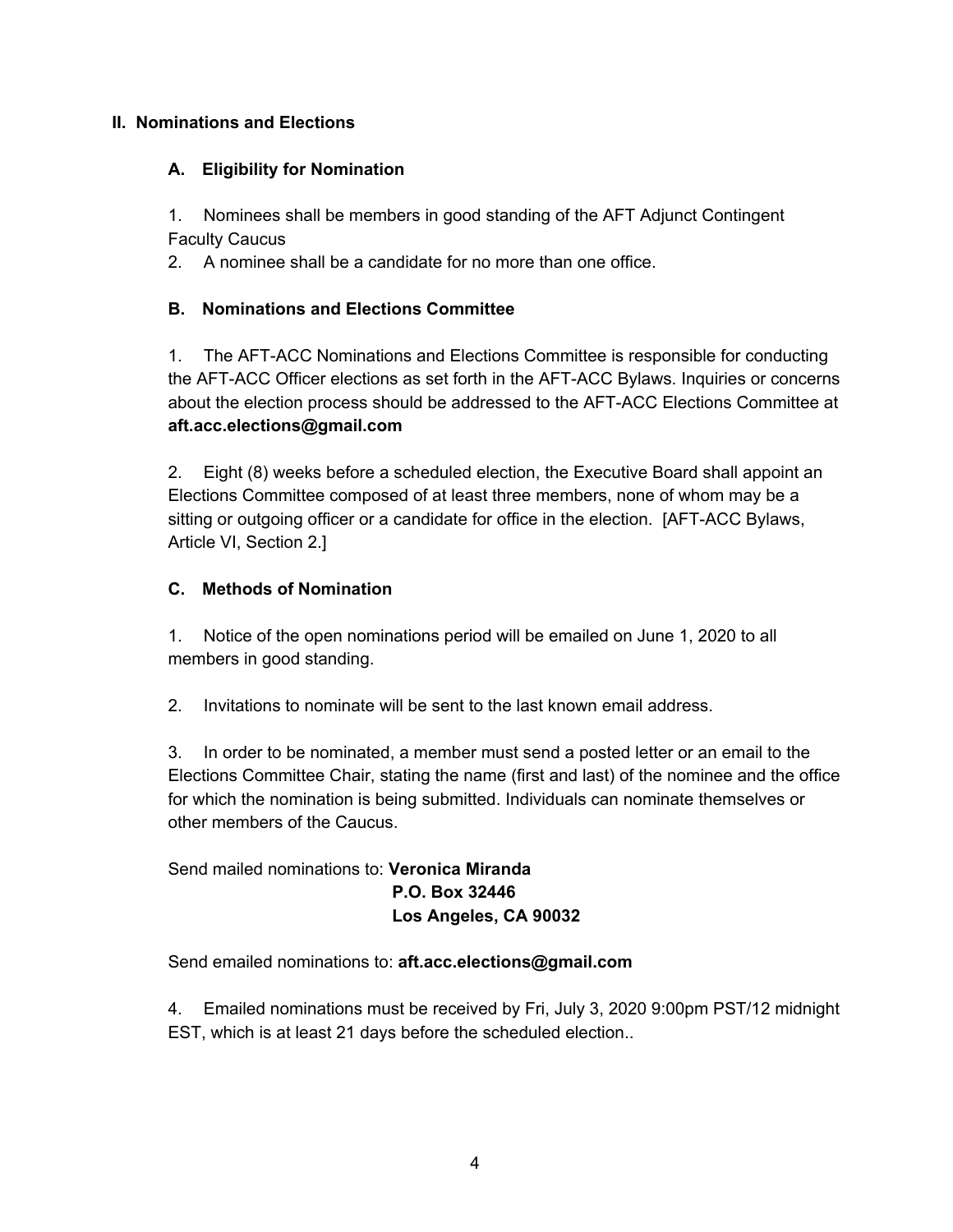5. Unless a self-nomination has been made, nominees will be notified of their nomination by the Elections Committee. Nominees should respond via email of whether they accept or decline the nomination no later than July 3 8:00pm PST/12 midnight EST.

## **D. Announcement of Candidates/Publication of Candidacy**

1. After the close of the nomination period, the Elections Committee will publish the candidates for each position and their declaration of candidacy (no more than 250 words) on the new AFT-ACC [1] [2] [3] [4] website (aft-acc.org) by July 10.

2. Elections Committee will not be allowed to announce the candidacy of incumbent officers in advance of announcements regarding any other candidacies.

# **E. Campaigning**

1. The Elections Committee will ask candidates to provide a video statement (3-5 mins) in which they will answer questions the Election Committee will provide. These video statements will be posted on the Caucus website (aft-acc.org)

2. Although Caucus funds may be used to pay for nomination and election notices and other expenses for conducting the election, the use of Caucus funds to promote the candidacy of any person in a Caucus officer election is prohibited.

3. No monies received by any labor organization by way of dues, assessment, or similar levy, and no monies of an employer shall be contributed or applied to promote the candidacy of any person.

4. However, local unions are encouraged to pay for the costs of nominees to attend the national convention.

5. Nominees can use their own personal funds for their campaign, as well.

# **F. Election Procedures:**

1. The officers of the AFT Adjunct/Contingent Faculty Caucus shall be elected by a verifiable electronic balloting process that will be set up by the Elections Committee.

2. The results shall be reported to the members immediately after the Elections Committee has tabulated the vote on July 24.

3. The winner for each officer position shall be the candidate who has received the majority of votes cast for that position.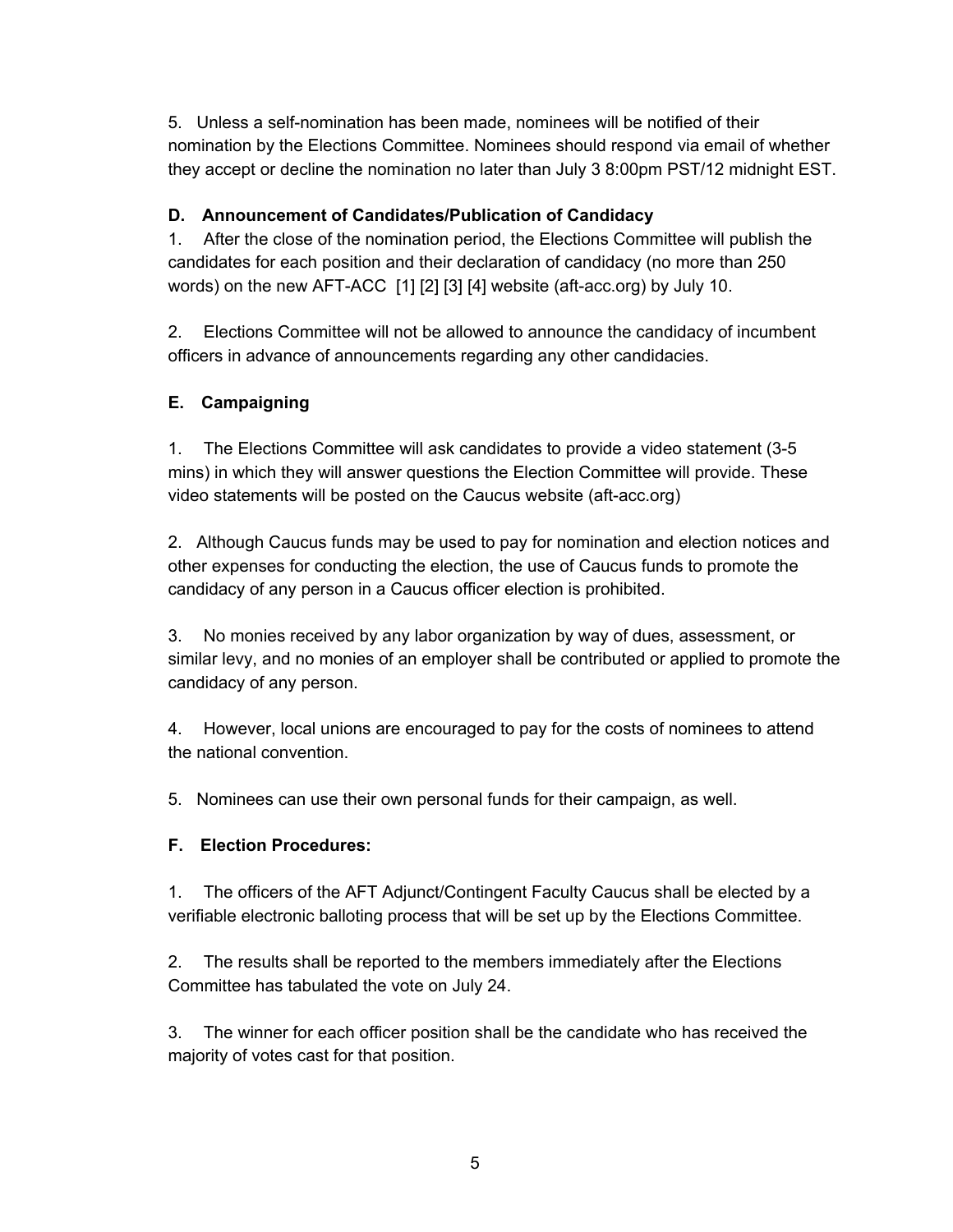4. In the event that no candidate receives a majority of all votes cast, the Elections Committee shall conduct a run-off between the two candidates with the most votes for that office.

5. In the event of a tie between any two candidates, the balloting shall be repeated as many times as it takes to decide the election. The timeline for such re-votes will be determined by the Elections Committee at that time, and be announced to the caucus members.

6. If there is no challenge for one or more offices, the chair of the Elections Committee shall direct the secretary of the Caucus to cast one vote, and such officers whose candidacy is "uncontested" shall be declared elected.

7. Successful candidates shall assume office the day following the last day of the AFT National Convention.

# **G. Voting Eligibility**

1. To vote in the election, one must have been an adjunct/contingent caucus member at least one month prior to the opening on the voting period

# **H. Contesting Results**

1. In the event a Caucus member or candidate feels there has been a violation of election guidelines, he/she will have five business days from the announcement of election results to submit a formal protest to the elections committee.

2. Having been informed of the violation in question, the committee shall have an additional five business days to render a decision, from upholding the results, to disqualifying a candidate, or to call for a revote on the position(s) results called into question.

3. The decision of the election committee will be final.

# **I. Election Timeline:**

| June 1        | <b>Nominations Open</b>                         |
|---------------|-------------------------------------------------|
| July 3        | <b>Nominations Close</b>                        |
| June 1-July 3 | Nominees should accept or decline<br>nomination |
| July 4        | Candidates for each office will be              |